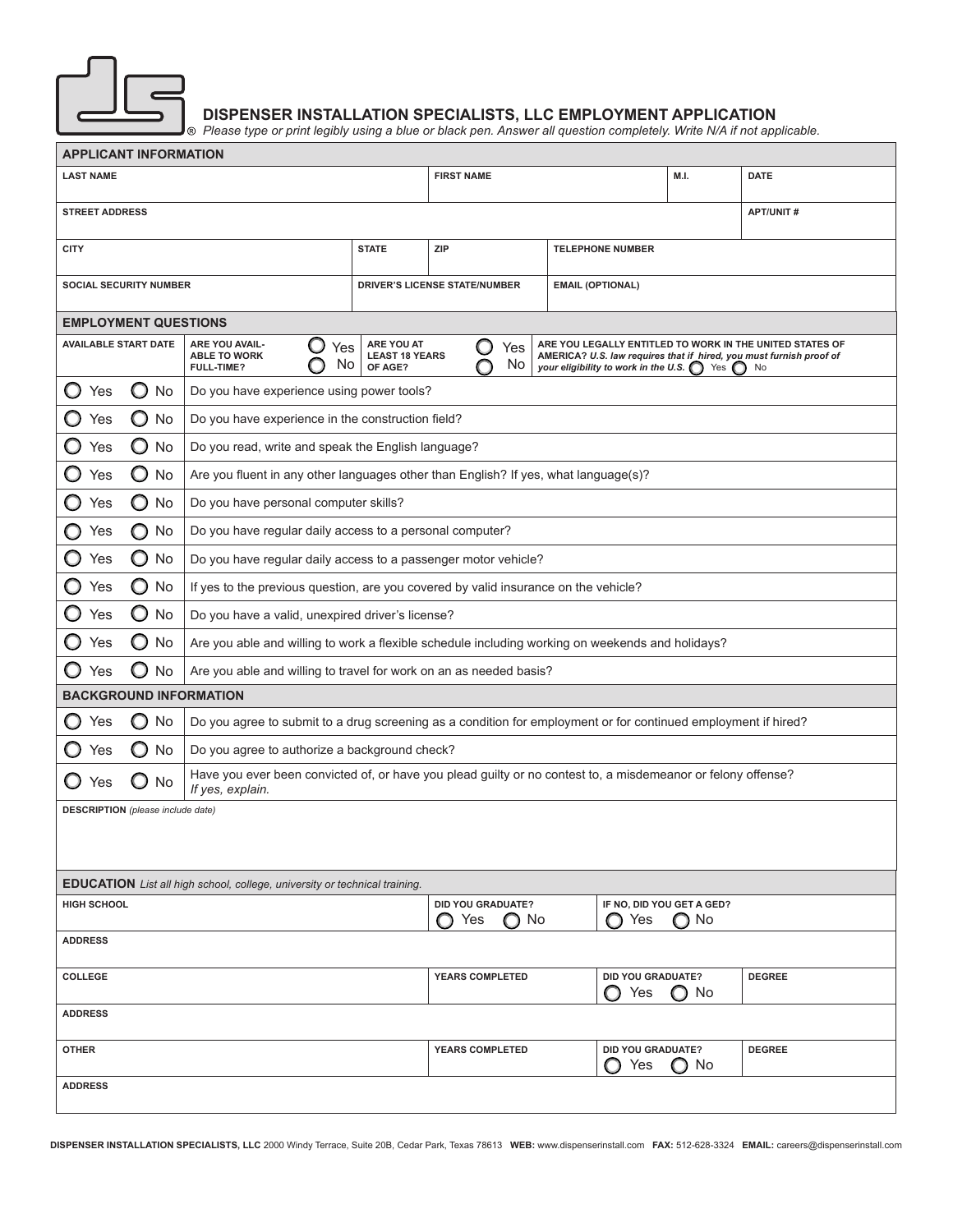| PREVIOUS EMPLOYMENT List all employment for the past 5 years, starting with your most recent employer. For any unemployed or self-employed periods show dates. Complete your<br>employment record as fully as possible. |                                                          |                           |                        |                      |  |
|-------------------------------------------------------------------------------------------------------------------------------------------------------------------------------------------------------------------------|----------------------------------------------------------|---------------------------|------------------------|----------------------|--|
| <b>COMPANY</b>                                                                                                                                                                                                          |                                                          |                           |                        | <b>SUPERVISOR</b>    |  |
| <b>ADDRESS</b><br><b>TELEPHONE NUMBER</b>                                                                                                                                                                               |                                                          |                           |                        |                      |  |
| <b>JOB TITLE</b>                                                                                                                                                                                                        |                                                          |                           | <b>STARTING SALARY</b> | <b>ENDING SALARY</b> |  |
| <b>JOB RESPONSIBILITIES</b>                                                                                                                                                                                             |                                                          |                           |                        |                      |  |
| <b>STARTING DATE (MM/DD/YY)</b>                                                                                                                                                                                         | <b>ENDING DATE (MM/DD/YY)</b>                            | <b>REASON FOR LEAVING</b> |                        |                      |  |
| No.<br>'es                                                                                                                                                                                                              | May we contact your previous supervisor for a reference? |                           |                        |                      |  |

| <b>COMPANY</b>                                                                                |                                                          |  |  | <b>SUPERVISOR</b>       |  |
|-----------------------------------------------------------------------------------------------|----------------------------------------------------------|--|--|-------------------------|--|
| <b>ADDRESS</b>                                                                                |                                                          |  |  | <b>TELEPHONE NUMBER</b> |  |
| <b>JOB TITLE</b><br><b>STARTING SALARY</b>                                                    |                                                          |  |  | <b>ENDING SALARY</b>    |  |
| <b>JOB RESPONSIBILITIES</b>                                                                   |                                                          |  |  |                         |  |
| <b>REASON FOR LEAVING</b><br><b>STARTING DATE (MM/DD/YY)</b><br><b>ENDING DATE (MM/DD/YY)</b> |                                                          |  |  |                         |  |
| $\bigcirc$ No<br>Yes                                                                          | May we contact your previous supervisor for a reference? |  |  |                         |  |

| <b>COMPANY</b>                             |                                                          |                           |  | <b>SUPERVISOR</b>       |  |
|--------------------------------------------|----------------------------------------------------------|---------------------------|--|-------------------------|--|
| <b>ADDRESS</b>                             |                                                          |                           |  | <b>TELEPHONE NUMBER</b> |  |
| <b>JOB TITLE</b><br><b>STARTING SALARY</b> |                                                          |                           |  | <b>ENDING SALARY</b>    |  |
| <b>JOB RESPONSIBILITIES</b>                |                                                          |                           |  |                         |  |
| <b>STARTING DATE (MM/DD/YY)</b>            | <b>ENDING DATE (MM/DD/YY)</b>                            | <b>REASON FOR LEAVING</b> |  |                         |  |
| No<br>′es                                  | May we contact your previous supervisor for a reference? |                           |  |                         |  |

| <b>COMPANY</b>                                |                                                            |  |                        | <b>SUPERVISOR</b>         |  |
|-----------------------------------------------|------------------------------------------------------------|--|------------------------|---------------------------|--|
| <b>ADDRESS</b>                                |                                                            |  |                        | <b>TELEPHONE NUMBER</b>   |  |
| <b>JOB TITLE</b>                              |                                                            |  | <b>STARTING SALARY</b> | <b>ENDING SALARY</b>      |  |
| <b>JOB RESPONSIBILITIES</b>                   |                                                            |  |                        |                           |  |
| <b>STARTING DATE (MM/DD/YY)</b>               | <b>ENDING DATE (MM/DD/YY)</b><br><b>REASON FOR LEAVING</b> |  |                        |                           |  |
| $\bigcirc$ No<br>Yes                          | May we contact your previous supervisor for a reference?   |  |                        |                           |  |
| <b>ADDRESS HISTORY</b> List previous address. |                                                            |  |                        |                           |  |
| ADDRESS (street, city & state)                |                                                            |  |                        | <b>DATES OF RESIDENCE</b> |  |
| ADDRESS (street, city & state)                |                                                            |  |                        | <b>DATES OF RESIDENCE</b> |  |
| ADDRESS (street, city & state)                |                                                            |  |                        | <b>DATES OF RESIDENCE</b> |  |

**DISPENSER INSTALLATION SPECIALISTS, LLC** 2000 Windy Terrace, Suite 20B, Cedar Park, Texas 78613 **WEB:** www.dispenserinstall.com **FAX:** 512-628-3324 **EMAIL:** careers@dispenserinstall.com